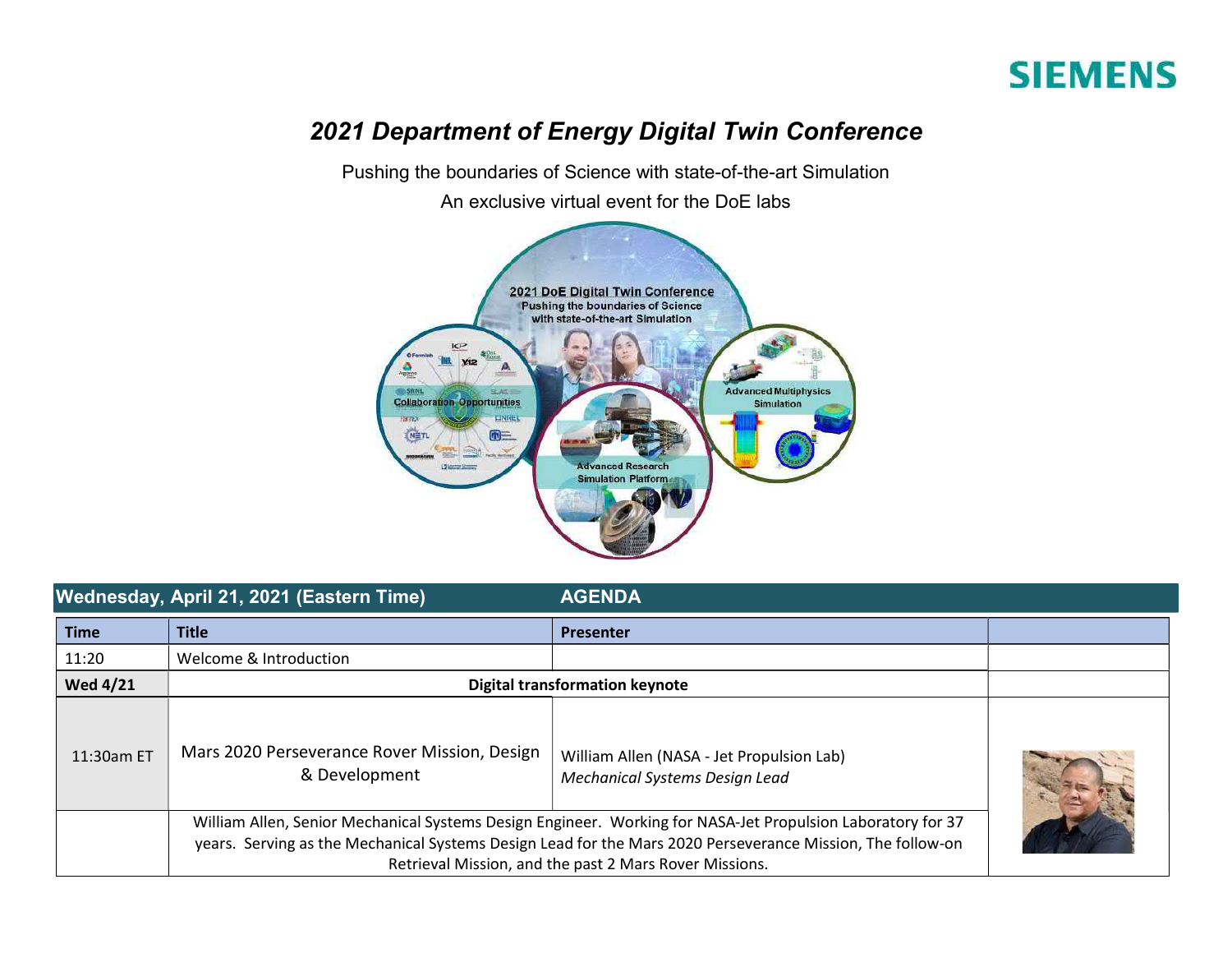| 12-12:20    | Partnering with Siemens on DoE research                                                                                                                       | Dave Rapaport (Siemens CT)<br>Head of Research and Collaboration Management                                                                                                                                                                                                                                                                                                                                                                                                                   |  |
|-------------|---------------------------------------------------------------------------------------------------------------------------------------------------------------|-----------------------------------------------------------------------------------------------------------------------------------------------------------------------------------------------------------------------------------------------------------------------------------------------------------------------------------------------------------------------------------------------------------------------------------------------------------------------------------------------|--|
| 12:20-12:40 | Project examples: Advanced Materials, Design and<br>Manufacturing developments for Power System<br>Applications                                               | Dr. Anand Kulkarni (Siemens CT)<br>Principal Key expert                                                                                                                                                                                                                                                                                                                                                                                                                                       |  |
| 12:40-1pm   | Panel: Collaboration opportunities across Labs,<br>Industry and Universities - to enhance the<br>development and industrialization of impactful<br>technology | Dr. David Pointer (ORNL)<br>Section Head, Advanced Reactor Engineering and<br>Development, Nuclear Energy and Fuel Cycle Division<br>Dr. Jay Kapat (UCF)<br>Professor, Director, Center for Advanced Turbomachinery<br>and Energy Research (CATER), Associate Director, Florida<br>Center for Advanced Aero-Propulsion (FCAAP)<br>Dr. Keryl Cosenzo (Siemens CT)<br>Head, Government Research Programs<br>Drew Lytle (Siemens DISW)<br>Director, Aerospace Defense Federal and Marine segment |  |
| 1pm         |                                                                                                                                                               | Digital Twin platform: Capturing knowledge to reach new heights                                                                                                                                                                                                                                                                                                                                                                                                                               |  |
| $1 - 1:20$  | Xcelerator: Catalyst for science and technology<br>innovation                                                                                                 | Brian Frattaroli (Siemens DISW)<br>Zone Vice President Portfolio Development at Siemens<br>Digital Industries Software                                                                                                                                                                                                                                                                                                                                                                        |  |
| $1:20-1:40$ | Integrated Teamcenter/NX/Simcenter 3D at<br>Fermilab                                                                                                          | Don Mitchell (Fermilab)<br>Senior Principal Engineer at Fermilab                                                                                                                                                                                                                                                                                                                                                                                                                              |  |
| 1:40-2pm    | Panel: Benefits of an integrated platform for science<br>and technology innovation                                                                            | Syed Hasan (SLAC)<br>Mechanical Engineer   Teamcenter Solution Architect<br>Don Mitchell (Fermilab)<br>Senior Principal Engineer at Fermilab                                                                                                                                                                                                                                                                                                                                                  |  |